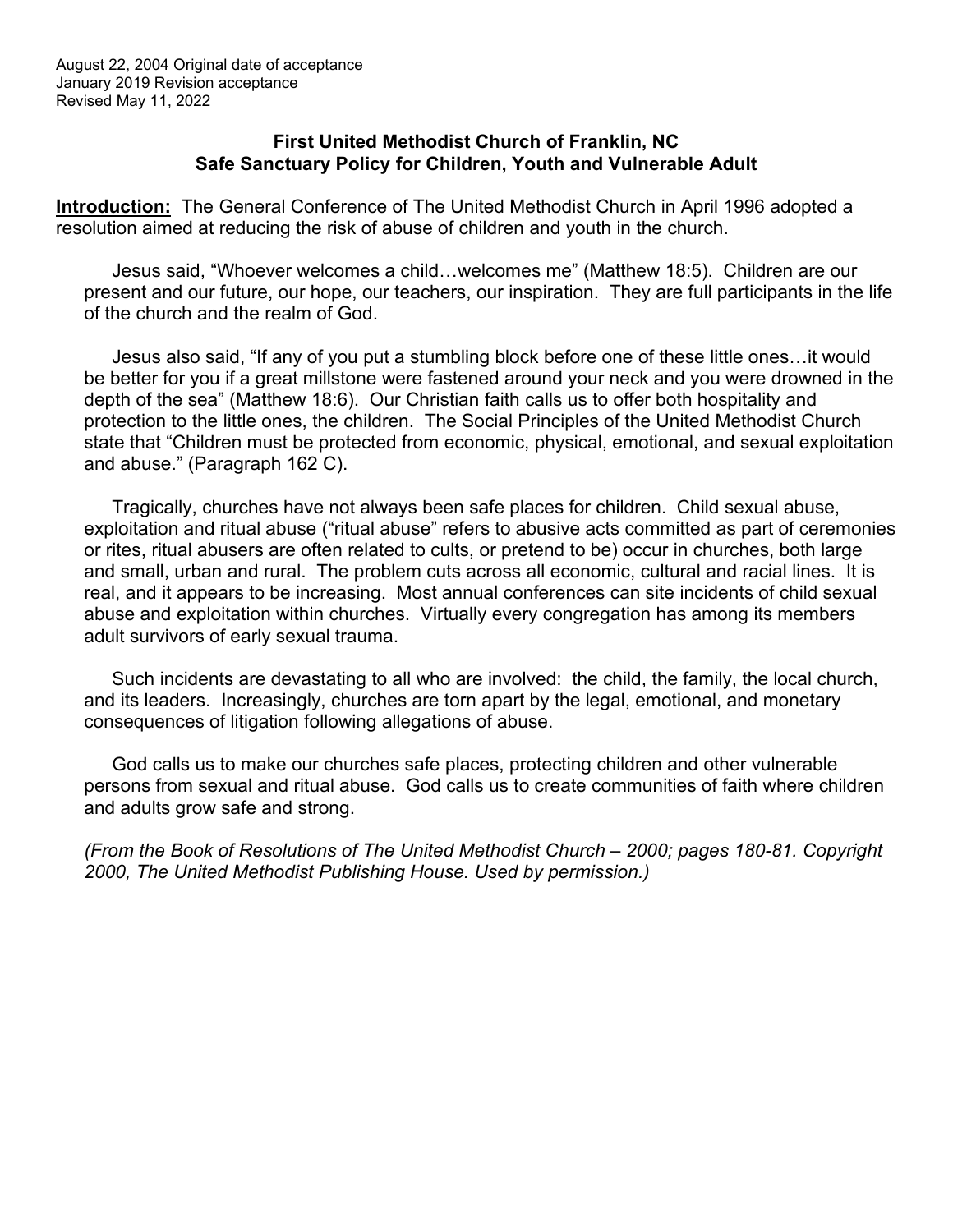**Purpose:** First United Methodist Church's purpose for establishing this Youth, Children and Vulnerable Adult Abuse Protection Policy, and accompanying procedures, is to demonstrate our absolute and unwavering commitment to the physical safety and spiritual growth of all children, youth and vulnerable adult.

**Statement of Covenant:** Therefore, as a Christian community of faith and a United Methodist congregation, we pledge to conduct the ministry of the gospel in ways that assure the safety and spiritual growth of all children, youth, and vulnerable adult as well as the workers with these people. We will follow reasonable safety measures in the selection and recruitment of event staff; we will implement prudent operational procedures in all programs and events; we will educate all our children, youth, and vulnerable adult workers regarding the use of all appropriate policies and methods; we

will have a clearly defined procedure for reporting a suspected incident of abuse that conforms to the requirements of state law; and we will be prepared to respond to media inquiries if an incident occurs.

**Conclusion:** In all our ministries with children, youth and vulnerable adult, First United Methodist Church of Franklin, NC is committed to demonstrating the love of Jesus Christ so that each child, youth and vulnerable adult will be "surrounded by steadfast love, established in the faith, and confirmed and strengthened in the way that leads to life eternal" (from "Congregational Pledge 2" Baptismal Covenant II, in *The United Methodist Hymnal, page 44).*

Endorsed by Church Council: August 22, 2004

Adapted from *Youth Abuse Prevention Policy, Safe Sanctuaries for Youth: Reducing the Risk of Abuse in Youth Ministries* By Joy Thornburg Melton, Discipleship Resources, 2003.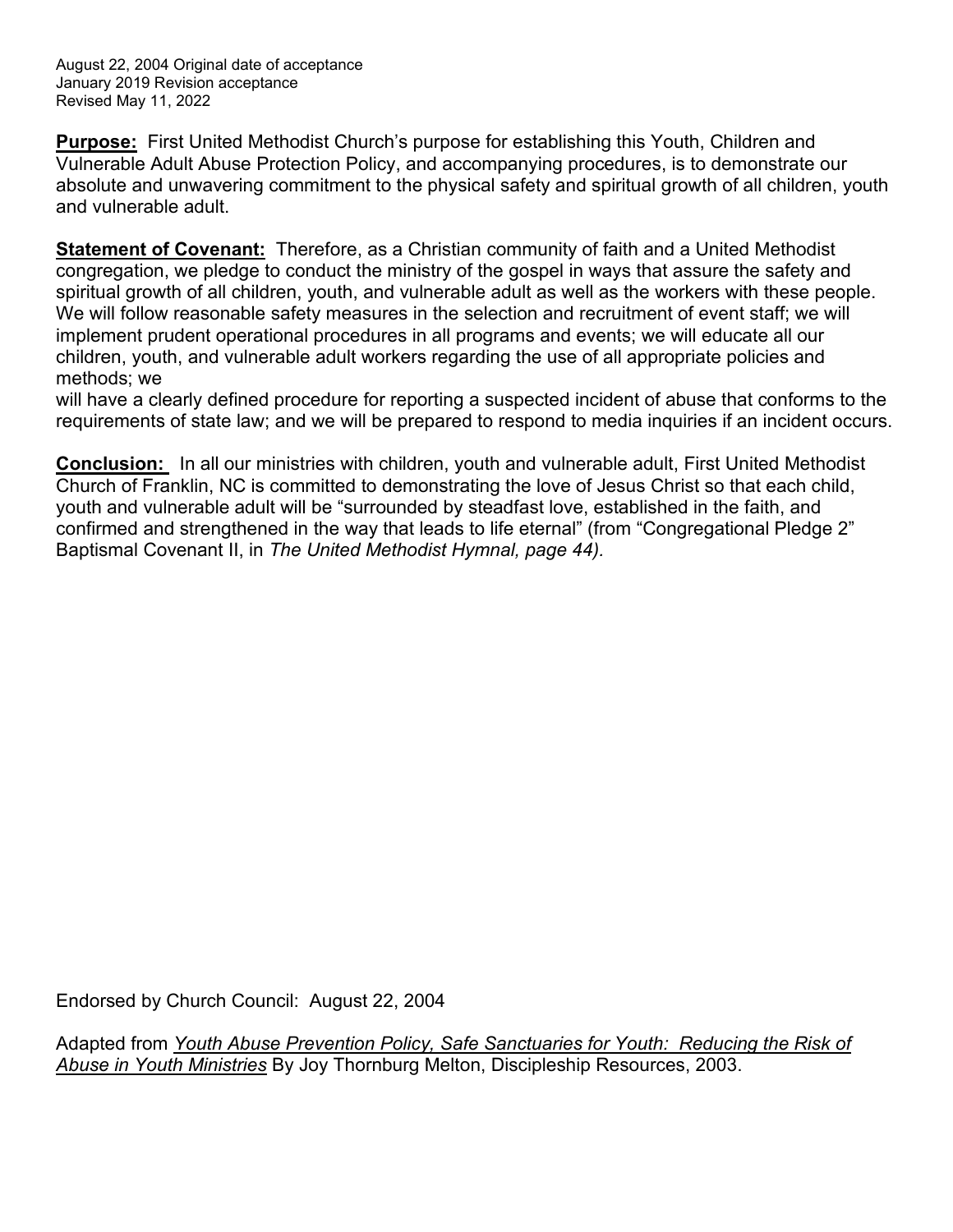### **First United Methodist Church – Franklin, NC "Safe Sanctuaries" Procedures**

First United Methodist Church of Franklin, NC adopts the procedures detailed below. These procedures are intended to provide a safe sanctuary for youth, children, and vulnerable adult and protect adults from unfounded allegations of misconduct.

Definitions:

- 1. Children: Birth through age 12
- 2. Youth: Age 13 to 18
- 3. Vulnerable Adult:
	- a. May be a person age 18 or older who is mentally, physically or psychologically challenged and is unable to make responsible legal decisions about his or her welfare.
	- b. May be elderly, defined as age 65 and older

## **Procedures to Protect Children, Youth and Vulnerable Adult during Church Activities:**

## **Supervision:**

- 1. It is recommended that all volunteers shall be an active participant in the life of the church for a minimum of six-months.
- 2. We require a minimum two-person rule, preferably two unrelated adults when there is a child, youth, or vulnerable adult present. All small groups will include at least three persons and must be held in locations that are not isolated, including alone in a vehicle. Should an adult find himself or herself alone with a child, youth, or vulnerable adult, they should make certain that they are in a location where they can be seen, not in an isolated location. The door should be left open and physical contact must be avoided.
- 3. All adult counselors working with children, youth, or vulnerable adult must be eighteen (18) or older. Any adult leader under the age of eighteen (18) shall have another non-related adult over eighteen (18) in the youth/children/vulnerable adult setting.
- 4. There should be a maximum of ten (10) children/youth/vulnerable adult for every one (1) adult.
- 5. For overnight trips: Male youth will require a male adult counselor. Female youth will require a female adult counselor.

# **Staffing:**

- 1. Adult volunteer workers will be required to complete a volunteer application.
- 2. Adult paid and volunteer workers will be required to complete a medical/insurance/behavior information form. These forms will be accessible during the event in case of accident/illness, or other emergency.
- 3. Adult paid and volunteer staff that work with children, youth, and vulnerable adult will be required to complete a permission form for background checks on criminal records. No adult who has been convicted of abuse shall be permitted to work/volunteer with minors in any church sponsored activity. All other convictions will be handled on a case by case basis. Background checks are completed through a company that conducts continuous monitoring and will update if new information becomes available.
- 4. Adult paid and volunteer staff that transport children, youth, and vulnerable adult will be required to complete a permission form for background checks on driving records. All convictions will be handled on a case by case basis. Any paid and volunteer staff that transport children, youth, and vulnerable adult, in a personally owned vehicle, will provide a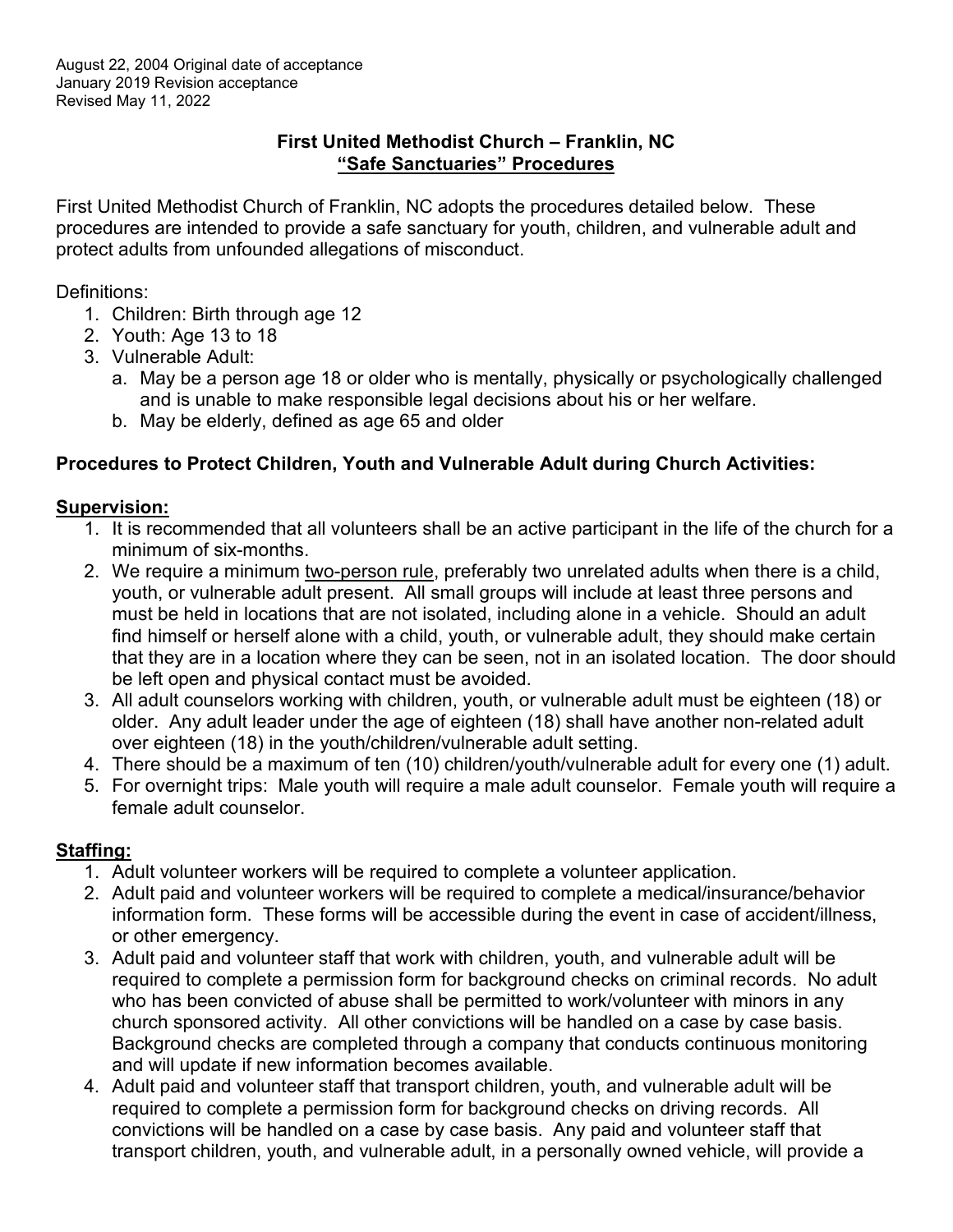copy of their license and vehicle insurance. In extenuating circumstances, the DMV checks will be run after the event.

- 5. Assistant Pastor will contact references when appropriate, will do background checks and will relay information as needed.
- 6. There will be a training session for all paid and volunteer staff working with children, youth and vulnerable adult each year, alternating in-person and online, at which time the "Safe Sanctuary" policy and procedures, education about indicators of abuse will be covered. Failure to comply with the "Safe Sanctuary" policy and procedures may result in that staff or volunteer person not being allowed to serve on staff in the areas of children, youth and vulnerable adult ministries.
- 7. All adult paid staff working with children, youth, vulnerable adult shall obtain and maintain First Aid/CPR Basic certification as a condition of their employment. Volunteers who routinely work with youth, children, and vulnerable adult are strongly encouraged to obtain and maintain First Aid/CPR certification. The Parish Nurse and Education Committee shall insure that First Aid and CPR training is made available to all staff, volunteers and members of First UMC once per year.
- 8. All paid and volunteer staff working with youth, children, and vulnerable adult shall sign a covenant to follow policy and procedures prior to being permitted to participate in such activities.

# **Setting:**

- 1. The "Two-Adult" Rule No fewer than two adults shall be present during any churchsponsored program, event or ministry involving children, youth, or vulnerable adult. It is preferred, but not required that at least two adults be unrelated by blood or marriage. Example: Two adults per classroom or one adult per classroom with a roamer*.* This also includes community organizations that use FUMC's facilities when children, youth, or vulnerable adult are involved*.*
- 2. The "Five-Years-Older" Rule All adults who supervise activities for youth and children shall be at least five years older than the oldest child or youth. This procedure does NOT prohibit adults who are less than five years older than the youth or children in an activity from participating as "counselors" or "helpers" for the activity. This rule requires that the two-adult rule be met by persons at least five years older than the children or youth in any activity.
- 3. Windows shall be placed in the doors of all rooms where youth, children's, or vulnerable adult activities are routinely held or likely to be held. Windows shall be installed as soon as financially practical to do so.
- 4. If a youth, children's, or vulnerable adult activity is held in any room not having a window in the door, then the door to the room shall remain fully open during all aspects of the activity.
- 5. A window shall be placed in the door of the Pastor's study, Assistant Pastor's study and any other room where pastoral counseling or consultation are common. It is recognized that there may be times when it is necessary to protect the identity of the person or people being counseled. With this understanding the church secretary and receptionist should be reminded of confidentiality.
- 6. Open doors shall be utilized for non-pastoral counseling of youth, children, and vulnerable adult. It is preferred that such sessions take place where other people are nearby yet not within hearing distance.
- 7. Pastoral counseling is expected to be confidential in nature so it is anticipated that such counseling will take place behind closed doors. It is preferred that a pastor ensure that pastoral counseling take place where and when other people are nearby even though not within hearing distance.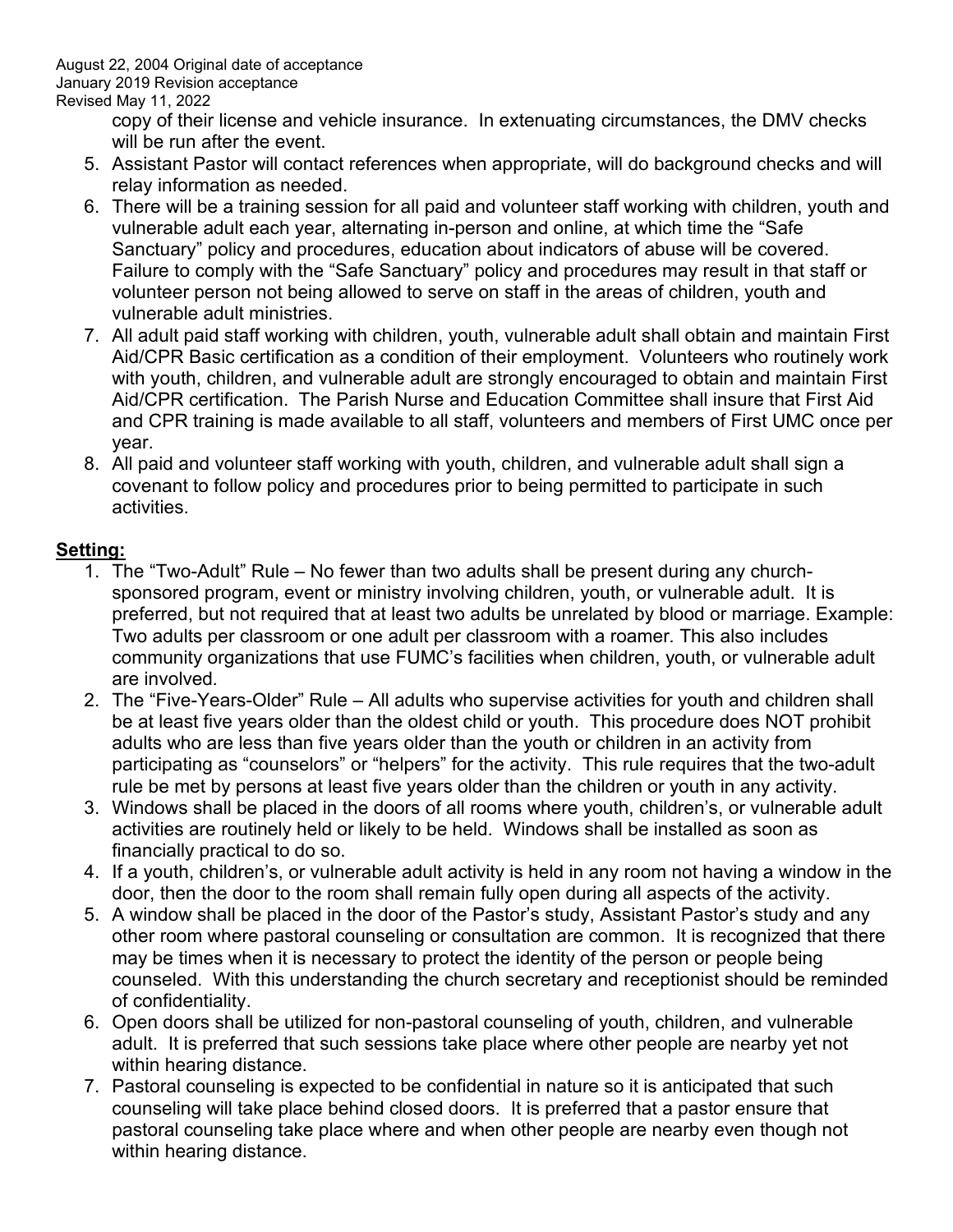August 22, 2004 Original date of acceptance January 2019 Revision acceptance Revised May 11, 2022

- 8. Parents of the children and youth attending an event should be given in advance of the event, written details about the event including a phone number to reach their child in an emergency. Parents or guardians shall always be given advance notice and information regarding any activity in which their child will be participating. Parents will be required to give permission for their children before the child's participation in an activity. Permission shall NOT be required for Sunday School. Parents may give a single "blanket: permission for standard activities along with medical release form so long as the permission lists the anticipated activities of the program. For children 5<sup>th</sup> grade and younger a child identification form shall be completed and kept on site.
- 9. First United Methodist Church must have parental permission forms on file for each child or youth to travel with the church group. These forms should include emergency contact numbers during the activity for the children and youth's parents or legal guardians.
- 10.At all events, two Counselors shall leave last to make sure all youth and children have left the event.

## **Housing:**

- 1. No child or youth shall be housed alone with an adult. There will be a minimum of two (2) adult persons when children or youth are housed in the same room.
- 2. No child or youth and adult shall share a bed. In some instances, we use motel-style accommodations with two double beds per room. The children or youth will share one bed and the adults the other bed, unless they are a part of a family unit.
- 3. Co-ed rooming is not permitted (except married couples and family units).
- 4. All event participants and staff will adhere to the established curfew and covenant.
- 5. Visitation between males and females in hotel rooms or residence halls is prohibited unless directly supervised in a group setting by the group's responsible adult for devotional or group discussion times.

### **Medical:**

- 1. Each child, youth and adult attendee must submit a completed medical / insurance form each year. Minor's forms must have a parent's signature. The originals of the form will be kept on file.
- 2. Group leaders should have access, or a photocopy, of all these medical forms in a file with them during the event.
- 3. Medical forms will be kept on site for the duration of the event.
- 4. First aid supplies will be available on site.
- 5. The church's medical insurance coverage is supplemental and does not cover snow or extreme sports.
- 6. A written report will be completed in the case of any accident, medical emergency, or injury. Please submit the form to the Senior Pastor or Assistant Pastor. Some facilities also require an accident form to be completed.

# **Conduct:**

- 1. Anything considered illegal under civil law and criminal law in North Carolina is illegal for children and youth participants at First United Methodist Church. This includes issues related to tobacco use; drug use; alcohol consumption, possession of firearms, weapons or fireworks.
- 2. Participants are to treat others as they would want to be treated to encourage positive nurturing relationships with the whole group without the use of profane language, without practical jokes that may be harmful; without any two children, youth, or vulnerable adult or one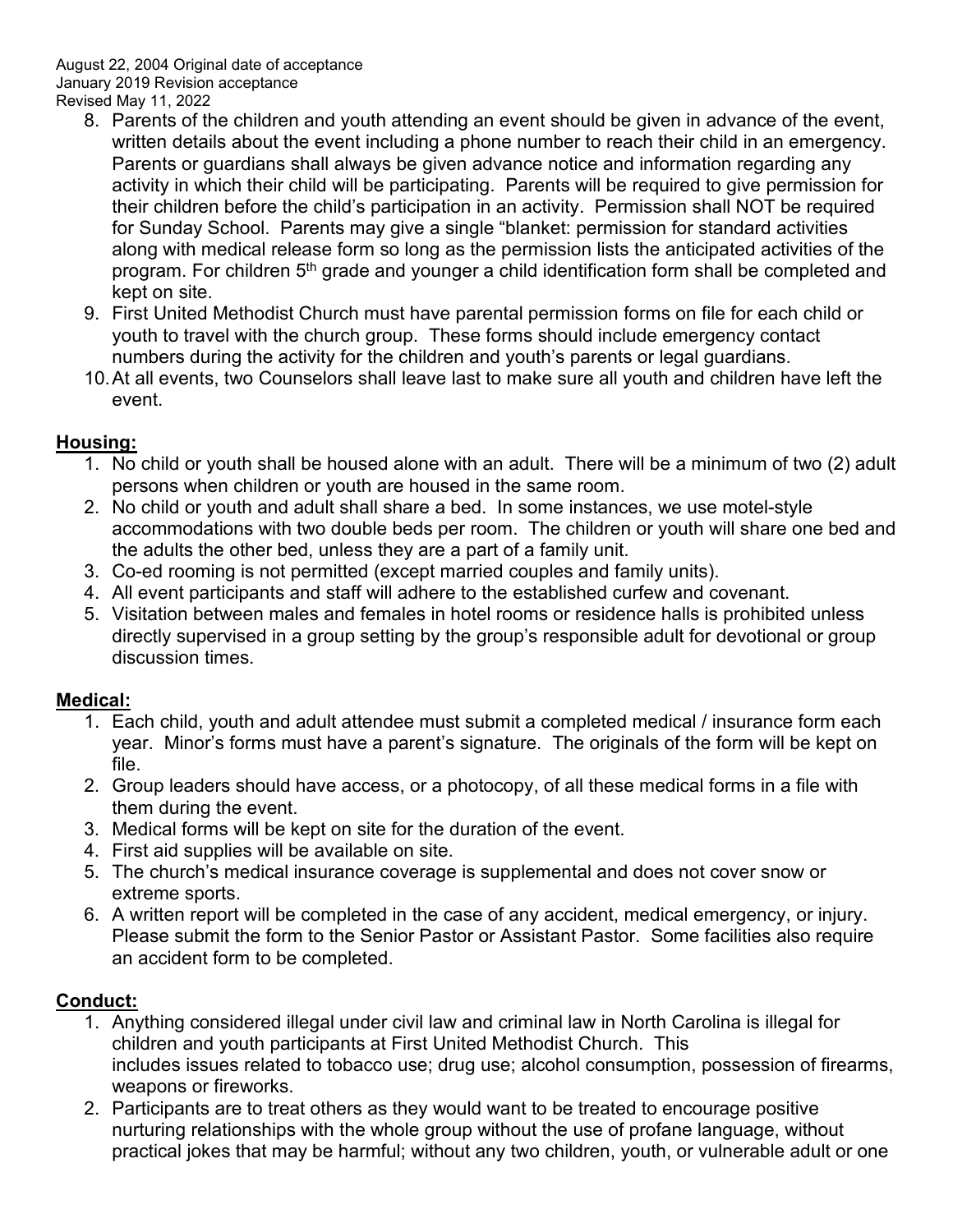child, youth, or vulnerable adult and one adult leader, separating themselves from the group in isolated locations; without inappropriate demonstrations of affection and physical contact.

- 3. For ALL adult counselors and ALL staff, a good rule of thumb for appropriate demonstrations of affection or physical contact would be to never be alone with a child, youth, or vulnerable adult; keep hugs brief; always be the one to end a hug; never impose your touches on the child, youth, or vulnerable adult in your group.
- 4. Clothing for all is expected to be modest and appropriate, including swimsuits.
- 5. Children, youth, adult participants, and all staff, will be expected to observe all policies, guidelines, and covenant of the event. This also includes host facility's rules and regulations.
- 6. Local and host facility curfews will be enforced.

### **Internet and Social Media:**

- 1. Images and names of children, youth and vulnerable adult shall not be utilized on any website or application without explicit consent from parent or guardian.
- 2. A social media covenant shall be adhered to by all leaders. This covenant shall be kept on file as an addendum to this policy. At a minimum, this covenant includes:
	- a. Leaders shall never initiate a social media connection with children, youth or vulnerable adults (friend, follower, link, etc.);
	- b. Boundaries regarding calling, texting and private messaging;
	- c. Boundaries regarding taking and distributing photos and videos; and
	- d. Boundaries regarding social media posts.

### **Travel:**

- 1. When possible, no child, youth, or vulnerable adult should travel alone in a vehicle with only one adult leader unless it is their parent.
- 2. When possible, the driver and rider in the vehicle should not be married, this included Sunday morning pickup.
- 3. Youth may not leave the site of the church event without explicit permission from the church group leader or designated adult staff.
- 4. Please let director of event know if any church or staff vehicles should leave event location before the event is over.

# **Reporting In Cases of Abuse:**

- 1. Any suspected or reported case of abuse that occurs during a First United Methodist Church Children, Youth, or Vulnerable Adult event should be reported IMMEDIATELY to two persons: The Senior Pastor and Assistant Pastor. In the event that any of those persons is implicated, the Staff Parish Relations Committee Chair, Chairperson of the Trustee Committee and the Smoky Mountain District Superintendent must be notified within 24 hours.
- 2. The event coordinator must immediately have an incident report filled out with all available details. (Report forms to be supplied) The form shall be given to the Senior Pastor or Assistant Pastor where they will respond to the action that should be taken.
- 3. The Senior Pastor or chairperson of the Staff Relations Committee shall communicate the complaint to the Macon County Department of Social Services as required by the North Carolina Conference Communications Director.
- 4. If any complaint comes to the attention of the media, then only the Senior Pastor, District Superintendent or their designee will release information to the media. Before any statement is reported to the media, the statement must be sent to the Western North Carolina Conference Communications Director.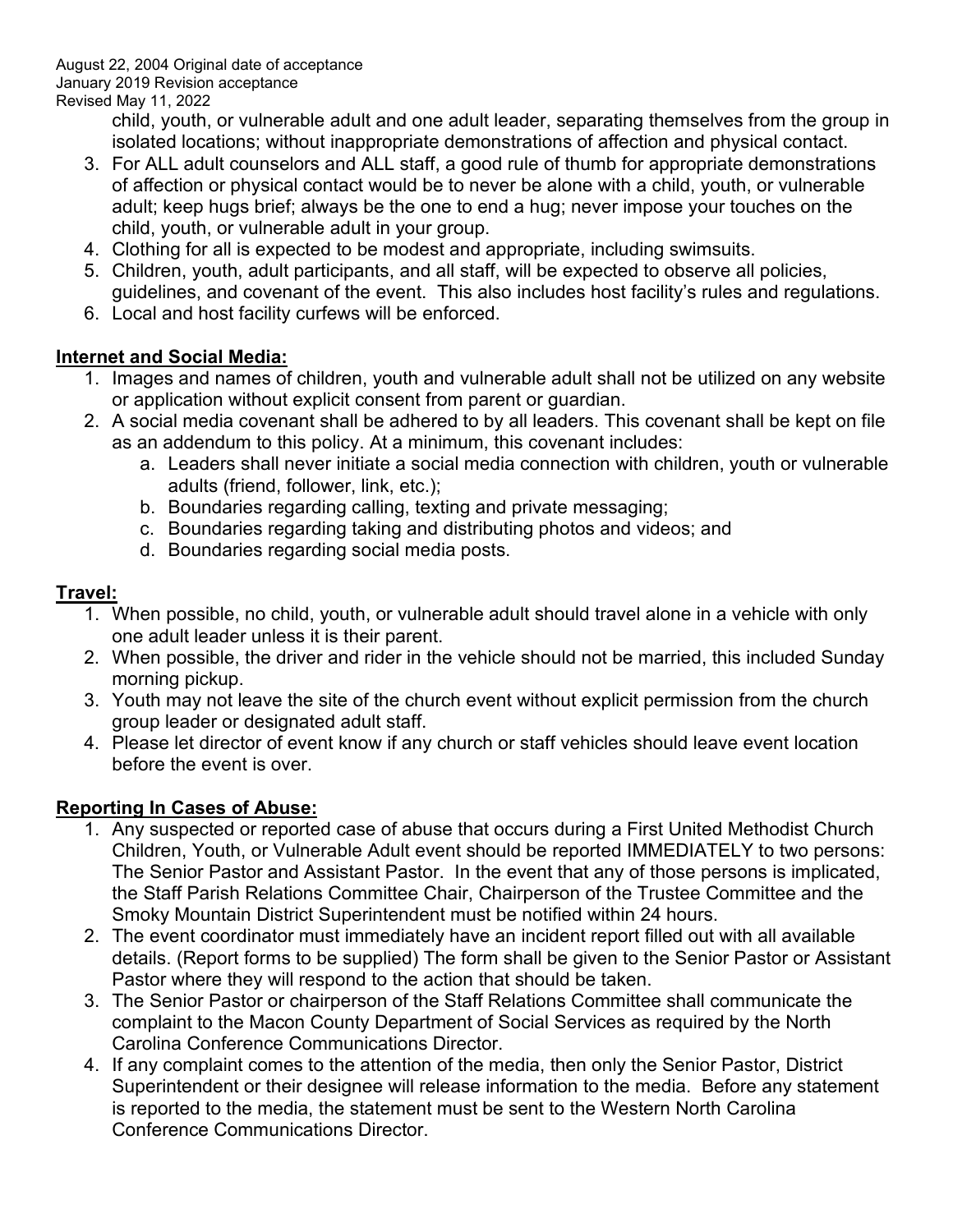- 5. The Senior Pastor or Chairperson of the Trustee Committee shall communicate the complaint to the insurance carrier providing liability insurance for First UMC as soon as he or she has received the complaint.
- 6. Any person named as an alleged offender in a complaint shall immediately be required to cease any contact with children, youth, or vulnerable adult through First UMC Franklin activities. The alleged offender may resume activities with youth, children, and vulnerable adult at such time as the District Superintendent, Senior Pastor and Staff Parish Relations Committee or Education Committee (depending on paid or volunteer staff) shall deem it appropriate.

Endorsed by Church Council: August 22, 2004 Revised by Church Council: October 3, 2004 Implemented by April 2005 Revised October 7, 2020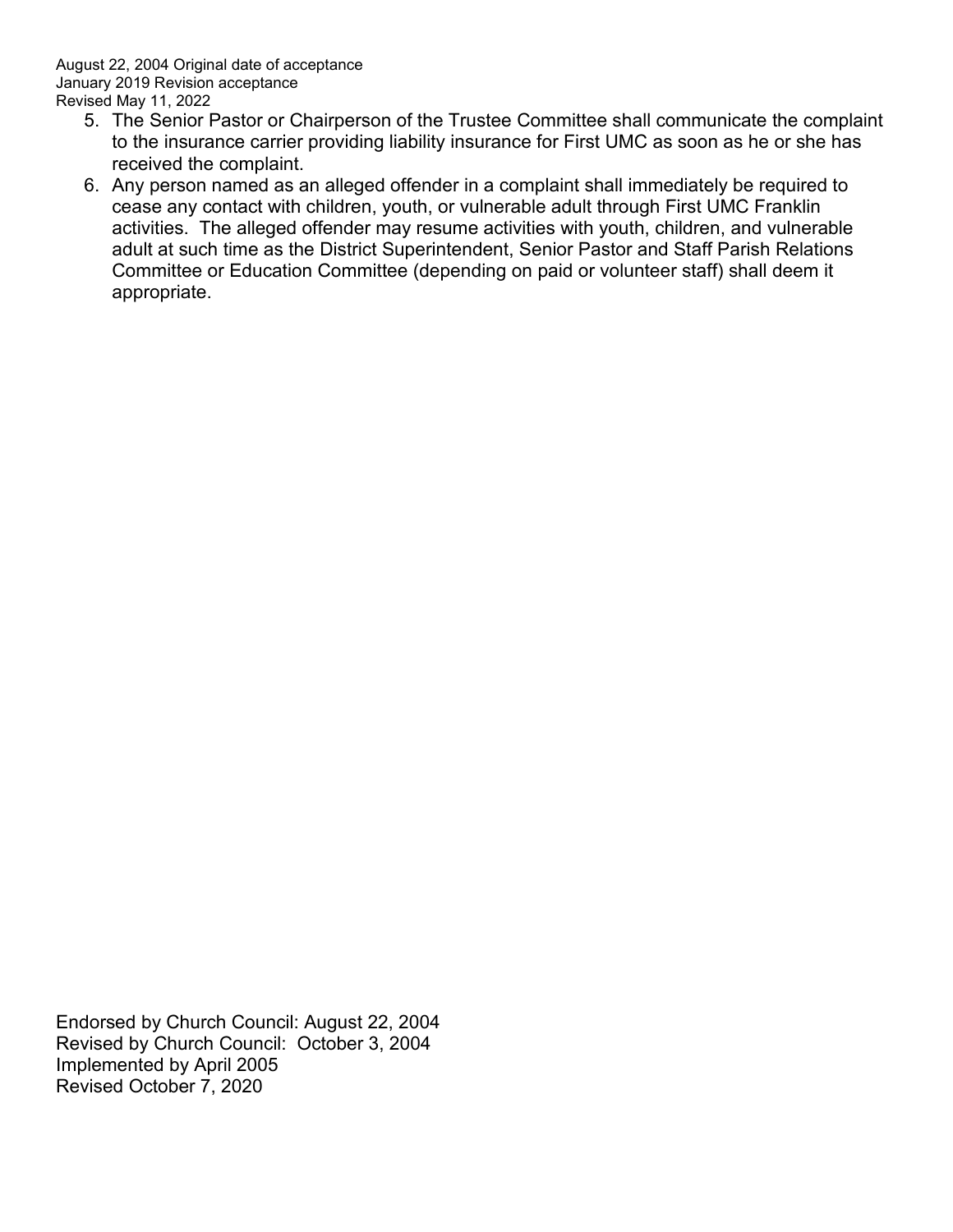### **Addendum to the Safe Sanctuary Policy for Children, Youth, and Vulnerable Adult in Response to the Jessica Lundsford Act for North Carolina, Effective 12/01/08 For Franklin: First United Methodist Church, Franklin, NC**

- 1. We, as the church, invite all people to be a part of the worshipping community of faith. However, we must weigh the duty to protect the children, youth, and vulnerable adult of the church with the right of all people to experience God's redeeming love through worship. In furtherance of our Safe Sanctuary policy and in compliance with North Carolina law, a registered sex offender who wishes to be part of a church community should expect to have conditions placed on his/her participation.
- 2. No adult who has been convicted of abuse shall be permitted to work/volunteer with minors in any church sponsored activity. All other convictions will be handled on a case by case basis. N.C. Gen Stat. § 14-208. 17(a) (2008)
- 3. A registered sex offender shall not be in attendance at any church event where children, youth, or vulnerable adult are the primary audience. These events include, but are not limited to, United Methodist Youth Fellowship activities, Vacation Bible School, and scouting activities. Note: If a registered sex offender does attend such an event, he/she will be told to leave and a report will be made to the sheriff's office.
- 4. A registered sex offender shall not be within 300 feet of any location on the church property intended primarily for the use, care or supervision of minors. N.C. Gen Stat. § 14-208.18(a) (2) (2008)
- 5. A registered sex offender shall not be in any area of the property intended primarily for the use, care or supervision of minors, including but not limited to, the nursery, preschool classrooms, children's Sunday School classrooms and playground. N.C. Gen Stat. § 14-208.18(a) (1) (2008)
- 6. While on church property, a registered sex offender must be accompanied by an unrelated, same gender adult covenant partner provided by the church.
- 7. A registered sex offender should identify himself/herself as a registered sex offender to the pastor or the Assistant Pastor. A registered sex offender who wishes to be part of our church community shall read and sign a Church Participation Covenant Statement. This document will also be signed by the pastor(s) and the Chairperson of the Church Council and be kept on file at the church.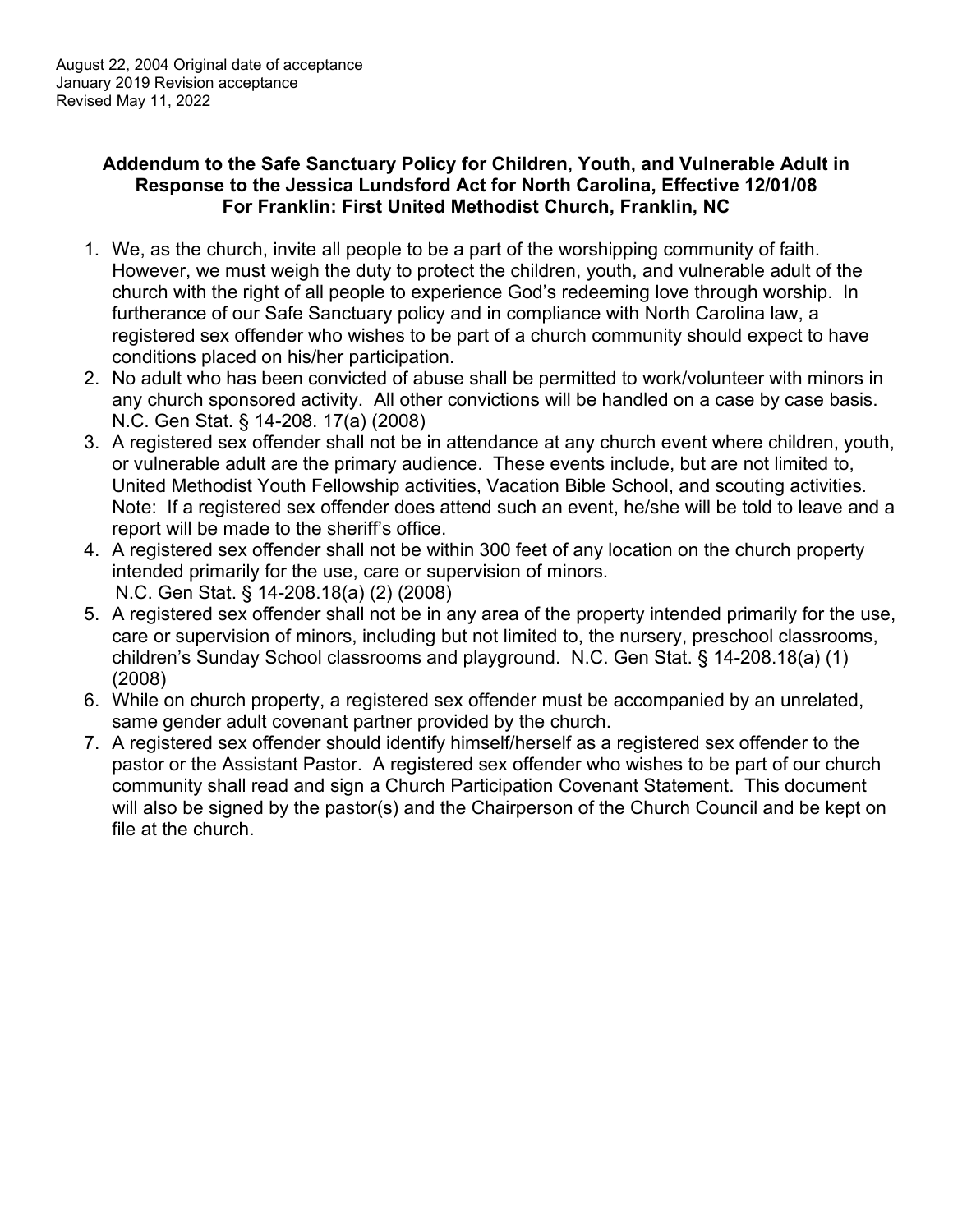### **Registered Sex Offender Church Participation Covenant Statement**

The congregation of Franklin: First United Methodist Church is committed to providing a safe and secure environment for all children, youth, and vulnerable adult. In furtherance of our Safe Sanctuary policy and in compliance with N. C. Gen. Stat. §§ 14-208.17,14-208.18, all registered sex offenders who wish to be part of our worshipping community must abide by the following procedures:

- 1. As a registered sex offender, I will have and abide by conditions placed on my participation in the church community.
- 2. While on church property, I will be accompanied by an unrelated, same-gender adult covenant partner. Providing a covenant partner will be the responsibility of the church.
- 3. I will not be permitted to work/volunteer with children, youth, or vulnerable adult in any churchsponsored activity. N.C. Gen. Stat. § 14-208.17 (2008)
- 4. I will not be in attendance at any event where children, youth, or vulnerable adult are the primary audience. This includes, but is not limited to, United Methodist Youth Fellowship activities, Vacation Bible School and scouting activities. N.C. Gen. Stat. § 14- 208.18 (a) (3) (2008). If I attend such an event, I will be told to leave and a report will be made to the sheriff's office.
- 5. I will not be within 300 feet of any location intended primarily for the use, care or supervision of minors. N.C. Gen. Stat. § 14-208.18(a) (2) (2008)
- 6. I will not be in any area of the property designated for the use, care or supervision of children, youth, or vulnerable adult. N.C. Gen. Stat. § 14-208.18 (a)(1) (2008). These areas include, but are not limited to, the nursery, preschool classrooms, children's Sunday School classrooms and playground.

| Dated: ________________________                   |  |
|---------------------------------------------------|--|
| Pastor: ________________________________          |  |
| Church Council Chairperson: Church Church Council |  |
| Signature: _________________________________      |  |
| Printed                                           |  |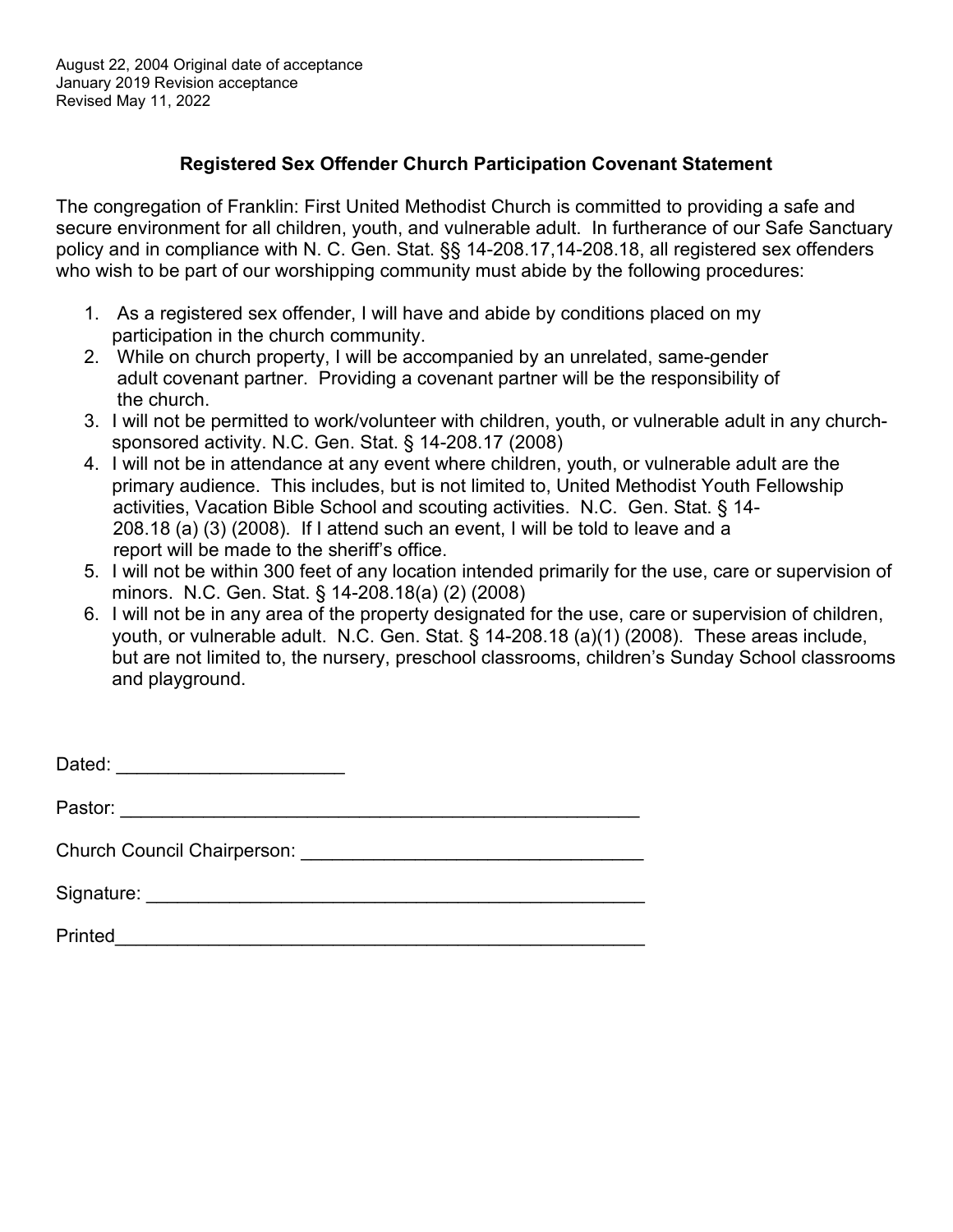#### **Approved Adult Leader Social Media and Technology Covenant**

This covenant is an outline of those obligations of an Approved Adult representing the congregation on any social networking site such as Facebook, YouTube, Twitter, Instagram, Snapchat, or similar sites as well as general use of technology.

- 1. When you are the adult driver and you are driving youth in your car or rented vehicle, please **limit** use of your cell phone, or talk on hands-free device. If you need to have a lengthy conversation, pull over to the side of the road or hand your cell phone over to a passenger.
- 2. Please refrain from using your cell phone at events. If you have to return a call or text, please excuse yourself from the room to do it.
- 3. Each retreat or camp may have their own specific technology guidelines. Please follow and model these guidelines.
- 4. Texting messages **to children, youth or vulnerable adults** should be limited to youth group reminders, event changes, small group announcements, encouragements, and other ministry-related texts. Other important conversations should happen face-to-face.
- 5. **Do not** use your cell phone camera, personal camera, or any other digital recorder in sleeping areas or bathroom areas.
- 6. Pictures of children, youth or vulnerable adults taken while at a church event **cannot** be posted on websites, Facebook, or google plus, or through any other electronic means without a signed written consent by parent or guardian. See individual's emergency form for approval or denial.
- 7. Only staff may create and administer official social media pages for the churchrelated ministry programs.
- 8. **Adults should not initiate a social media connection. Before accepting** a child's, youth's or vulnerable adult's friend request on social media, remember that they will have access to your pages and comments. Adults who accept these friend requests, **should only** communicate on a child's, youth's or vulnerable adult's social media and **not through** private messages. Adults are encouraged to communicate with children, youth and vulnerable adults through the closed groups set up by the staff.
- 9. All approved adults agree to comply with using their own name on all social networks, and to understand that at all times that they are to represent the congregation's ministry and ensure that their postings will be appropriate to the mission. All confidential and sensitive information will be kept private and will not be posted. Should any Approved Adult have a concern about the proper nature of a posting, they agree to consult with their leadership person before posting. Post **only positive** comments about events and activities at church
- 10. Talk to the staff about any further technological questions or concerns. **When in doubt, talk to us.**
- 11. Adults leading and/or participating in a video-conferencing call shall conduct themselves as if they were attending a public in-person meeting.

| Signature:         |  |
|--------------------|--|
| <b>Print Name:</b> |  |
| Date:              |  |